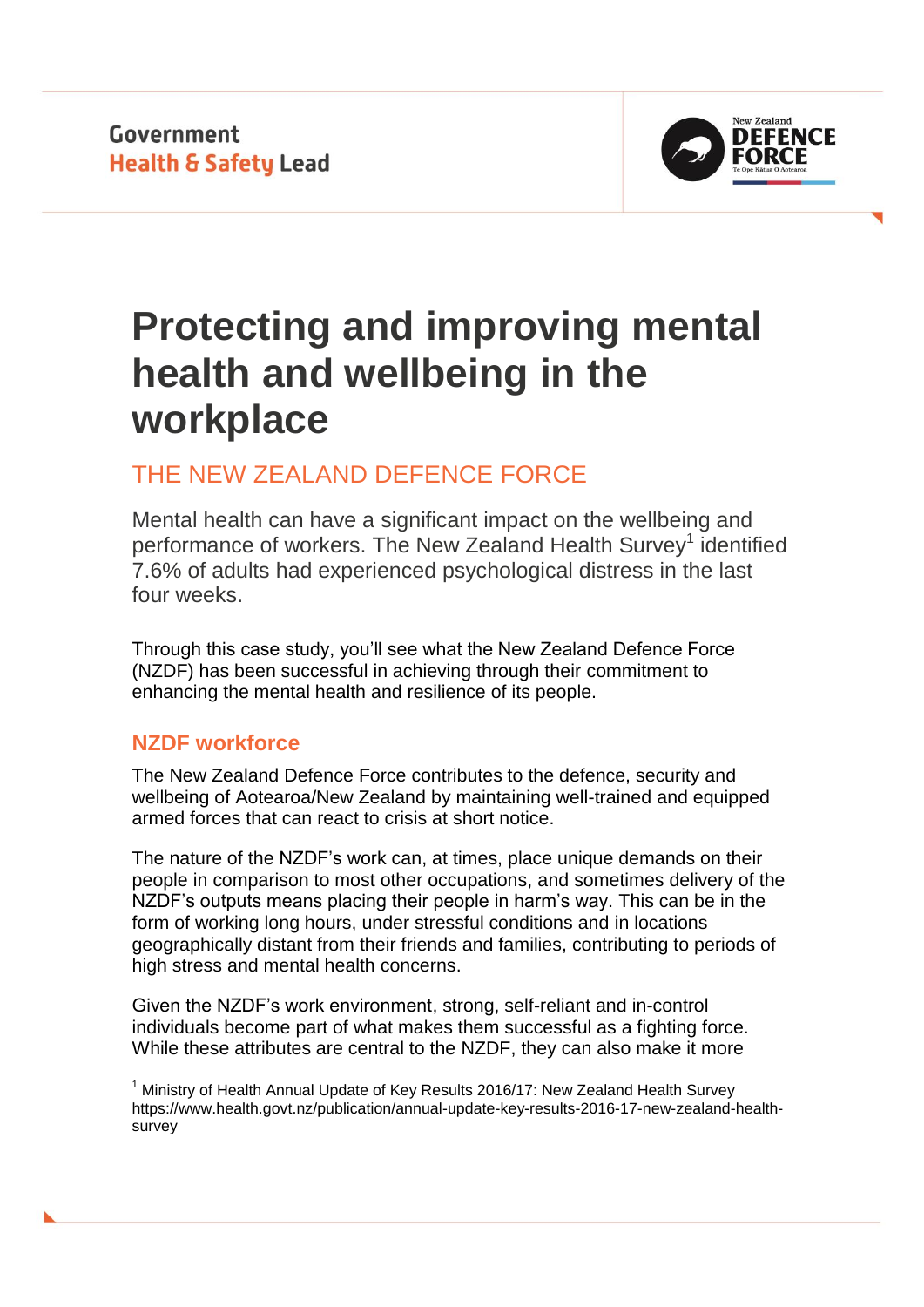difficult for people to seek help when needed, forming a significant challenge for NZDF.

## **Mental health initiatives**

The NZDF recognised that keeping their people engaged, well-trained, healthy, resilient and enabling and encouraging family support was critical for a high functioning workforce. The NZDF also recognised that to be successful in managing mental health, a successful solution could not be implemented and achieved overnight. As a result, a strategic, mid to long-term approach has been developed and has given rise to initiatives across four themes:

- > Lead
- Understand
- $>$  Prepare
- Care

Below are some examples of the initiatives delivered by the NZDF under their four themes:

## **Lead**

#### **BUILDING AND MAINTAINING POSITIVE MENTAL HEALTH**

A guide for the leaders in NZDF was developed to support them in their roles.

The guide covers:

- understanding/identifying mental health concerns
- $>$  strategies for building and maintaining positive mental health
- $>$  leading others maintaining mental health in the workplace.

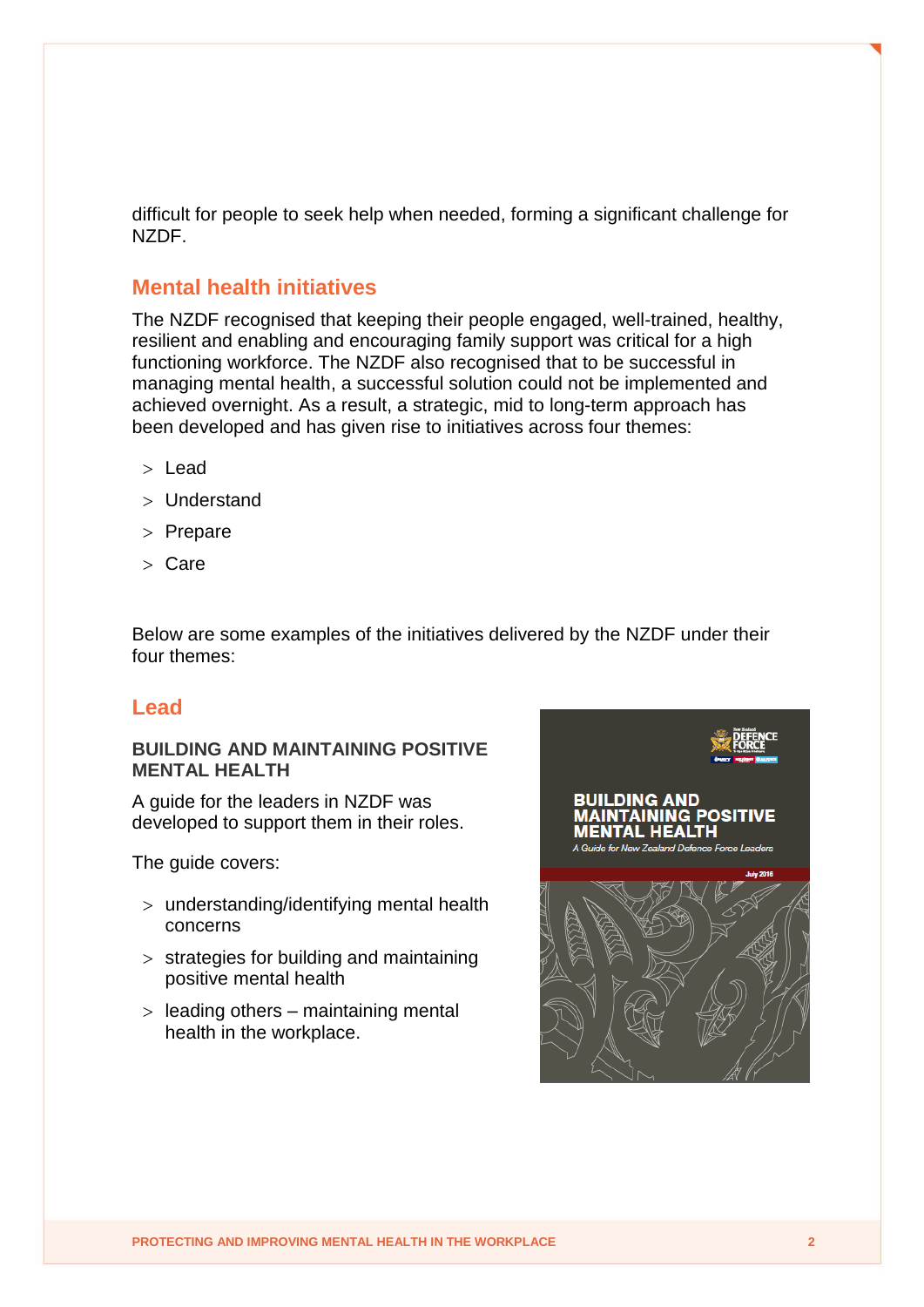## **CULTURE CHANGE**

The NZDF promoted across the organisation that seeking help is a sign of strength, rather than weakness.

In addition, operation RESPECT was launched in 2016 with the aim to reinforce expected behaviour across the NZDF. This programme reminded people that discrimination, harassment and bullying is not accepted or tolerated at the NZDF. It also reinforced their values and expectations to keep an eye out for each other, and if others appear unwell, provide support.

## **Understand**

## **HEALTH AND WELLBEING SURVEY**

The NZDF undertook a survey in four areas of health, one of which was mental health, to confirm how well current work programmes were meeting the needs of their force.

## **Prepare**

#### **A HEATH ASSESSMENT PILOT PROGRAMME**

The NZDF have commenced research into developing programmes with a positive health focus, to help identify and address physiological and psychosocial risk factors at an early phase to enhance the physical and mental health of its people.

## **RESILIENCE TRAINING**

Resilience training is now delivered to new recruits and leadership groups of the NZDF.

#### **MENTAL HEALTH POCKET BOOK**

A 'quick' pocket tool for building resilience was produced, which details information on:

- $>$  indicators for each stage of mental health injury progression
- $>$  tools for managing mental challenges
- sources of help across the mental health continuum
- $>$  supporting others
- $>$  key contributors to positive mental health.

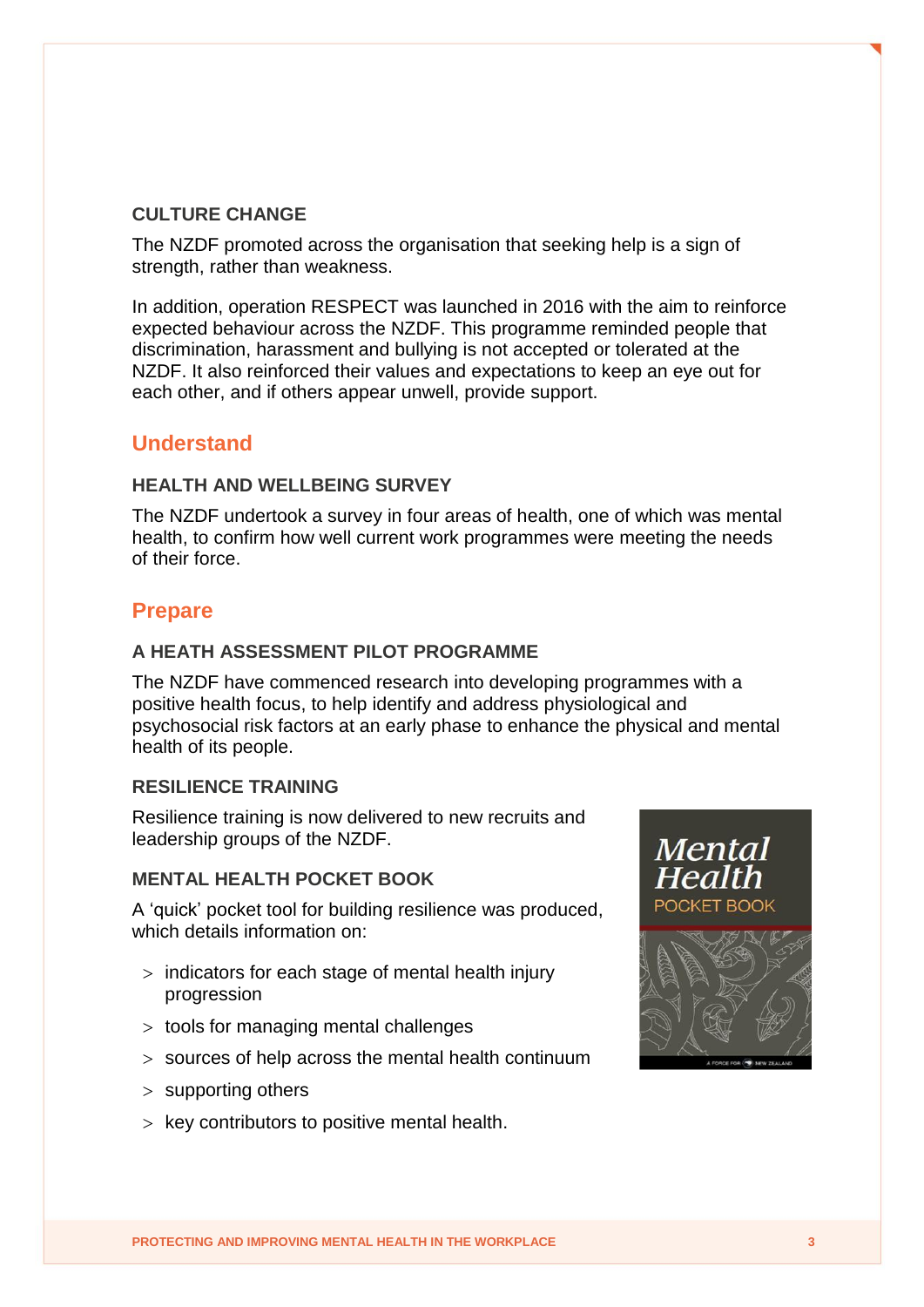#### **INDIVIDUALS' GUIDE FOR MAINTAINING HEALTH**

A more comprehensive guide has been developed for individuals that focuses on 'Staying at the top of your Game'. This covers body, mind, soul and whānau and is based on Sir Mason Durie's Te Whare Tapa Wha model of Māori health.

#### **SHARED STORIES**

Anonymised case studies have been developed that profile the experience of the NZDF people who have experienced mental health challenges and want to share their journey to help others.

#### **MENTAL HEALTH WEBSITES**

Online resources have been developed and made available on the NZDF internal website. These resources explain what mental health is, how to recognise the signs, how to take action and where to find more help.

In addition, a website with information relevant to mind, body, spirit and whānau is now available to the broader defence community, including veterans and families.

#### **SELF-ASSESSMENT TOOL**

An online self-assessment tool is under development to engage with people who may find it difficult to talk about mental health or recognise when they are not ok. This reinforces the importance of maintaining health across the four domains of Te Whare Tapa Wha (spanning exercise, nutrition, sleep, social support, sense of purpose and belonging, as well as mental health) for overall health.

## **Care**

#### **0800 NUMBER**

An external service is available to provide support to staff, civilians, veterans and their families, similar to an Employee Assistance Programme, but more targeted to mental health and the particular environment in which the NZDF's people operate.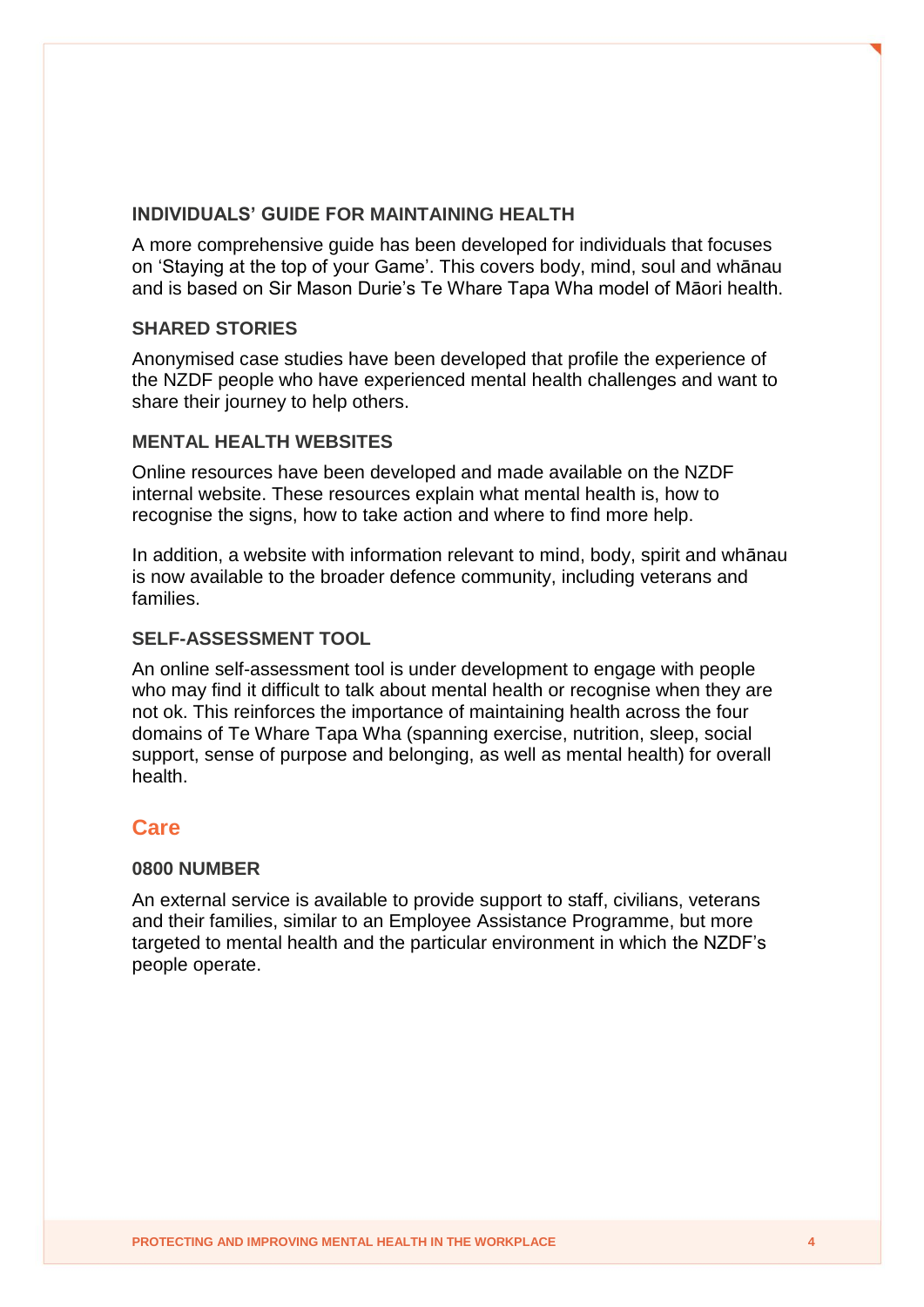## **Results**

Soon after the programme was launch in 2015, there were signs of increased engagement around mental health issues, which was an early indication of its success. There were other signals that the programme was gaining traction; for example, places at the voluntary health assessment pilot programme were oversubscribed within 24 hours of opening.

The quality of the NZDF's Guide for Leaders has led to external organisations requesting copies of the document. Recognising demand, the NZDF have decided to develop a 'civilian' version of this booklet. This is now available to other public service agencies.



Finally, the NZDF has noticed that staff are talking more openly about mental health issues, and its mental health culture is becoming more collaborative.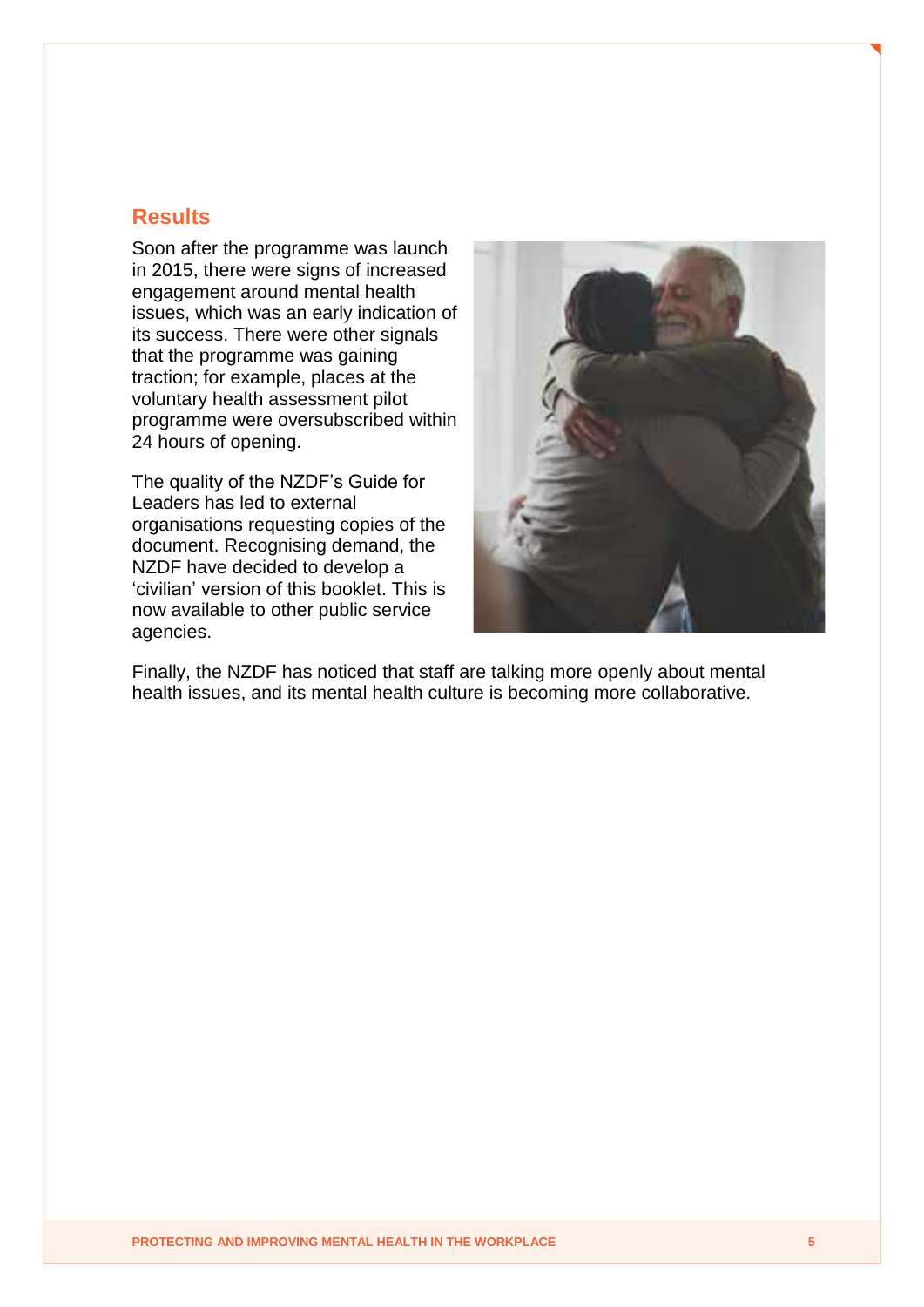## **Keys to success**

The NZDF identified the following as key contributors to the success of their mental health initiatives:

- $>$  Consensus within the organisation that mental health and wellbeing is a priority
- Understanding the workforce demographics and matching the health initiatives to the target groups
- Developing and investing in a strategic, sustainable approach that includes both the military and civilian workforce
- Designing mental health initiatives to help more than just the current workforce, also thinking about future employees and those transitioning back into the broader community
- > Being successful doesn't require reinventing the wheel. An organisation can successfully use existing resources with a proven track record as an efficient way to develop a mental health programme. For example, the NZDF has collaborated with the Australian and Canadian Defence Forces to build on and utilise their pre-existing quality mental health resources.

## **More Information**

For more information relating to this case study please contact Colonel Clare Bennett, Chief Mental Health Officer at the New Zealand Defence Force:

**mentalhealth@nzdf.mil.nz**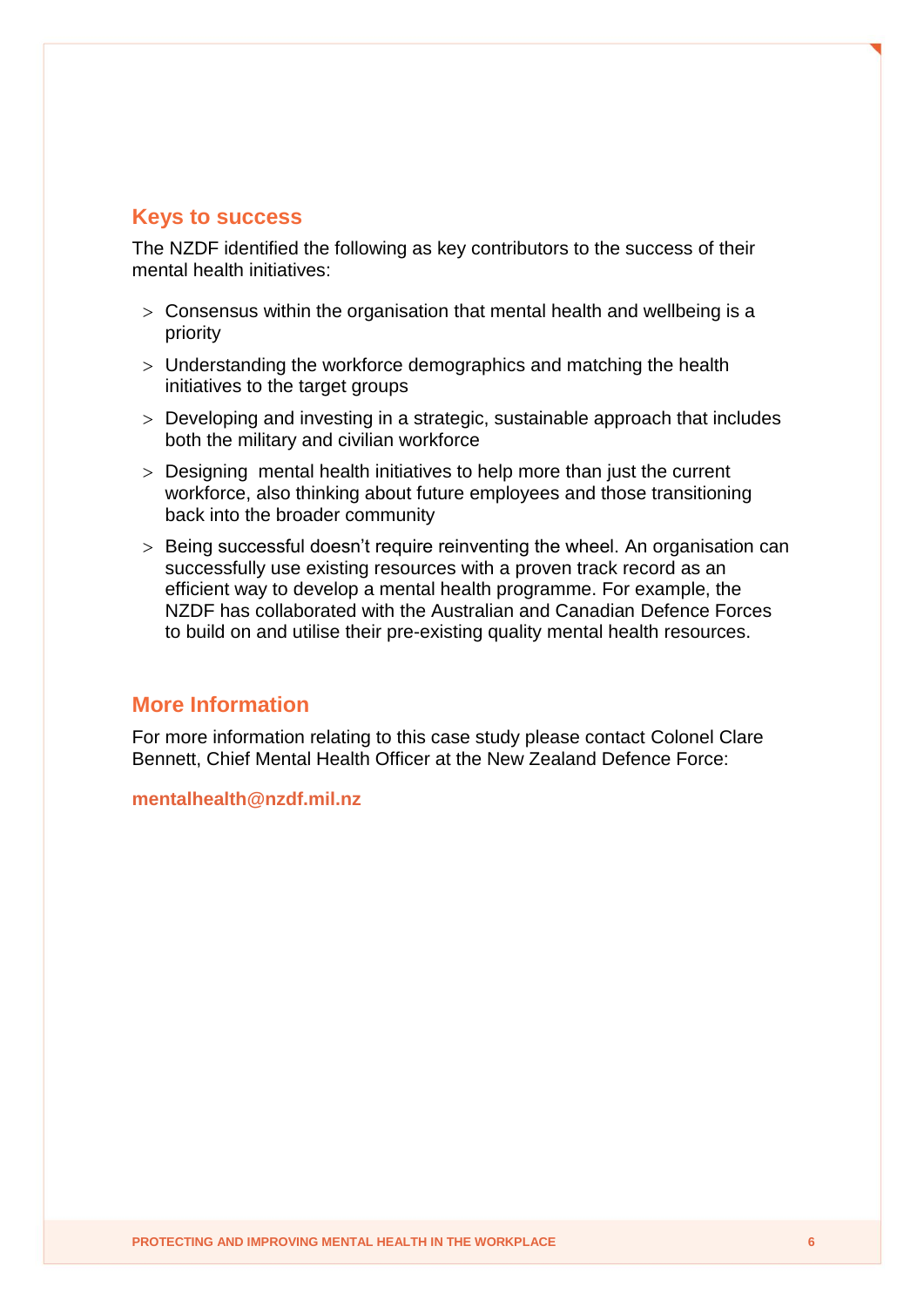## **Useful resources:**

#### **NZDF'S MENTAL HEALTH CONTINUUM AND INDICATORS AT EACH STAGE**

## **HEALTHY REACTING INJURED ILL**

## $\begin{picture}(20,10) \put(0,0){\vector(1,0){10}} \put(1,0){\vector(1,0){10}} \put(1,0){\vector(1,0){10}} \put(1,0){\vector(1,0){10}} \put(1,0){\vector(1,0){10}} \put(1,0){\vector(1,0){10}} \put(1,0){\vector(1,0){10}} \put(1,0){\vector(1,0){10}} \put(1,0){\vector(1,0){10}} \put(1,0){\vector(1,0){10}} \put(1,0){\vector(1,0){10}} \put(1,0){\vector(1,0){10}} \put(1,$

| Normal mood<br>Irritable/<br>Anger: Anxiety:<br>Angry outbursts/<br>fluctuations:<br>Impatient:<br>Pervasively<br>aggression:<br>Calm & takes<br>sad/Hopeless<br><b>MOOD</b><br>Nervous:<br><b>Excessive</b><br>Sadness/<br>things in stride<br>anxiety/panic<br>Overwhelmed<br>attacks:<br>Depressed/<br>Suicidal thoughts<br>Good sense of<br><b>Displaced</b><br>Negative attitude:<br>Overt<br>Poor performance<br>insubordination:<br>humour:<br>sarcasm:<br>Performing well;<br>Procrastination:<br>or Workaholic:<br>Can't perform<br><b>ATTITUDE</b><br>In control<br><b>Forgetfulness</b><br>Poor<br>duties, control<br>mentally<br>concentration/<br>behaviour<br>decisions<br>or concentrate<br>Normal sleep<br>Trouble sleeping;<br><b>Restless</b><br>Can't fall asleep<br>disturbed sleep;<br>patterns:<br>Intrusive<br>or stay asleep:<br><b>SLEEP</b><br>Few sleep<br>Sleeping too<br>thoughts:<br>Recurrent<br>difficulties<br>much or too<br><b>Nightmares</b><br>images/<br>nightmares<br>little<br>Physically well:<br>Muscle tension/<br>Increased aches<br><b>Physical</b><br>Good energy<br>Headaches:<br>and pains:<br>illnesses;<br><b>PHYSICAL</b><br>level<br>Increased fatique<br><b>Constant fatigue</b><br>Low energy<br><b>HEALTH</b><br>Physically and<br>Decreased<br>Avoidance:<br>Not going out<br>socially active<br>Withdrawal<br>activity/<br>or answering<br><b>ACTIVITY</b><br>socializing<br>phone<br>No/limited drua<br>Regular but<br>Increased<br>Frequent drug<br>controlled drug<br>drug & alcohol<br>& alcohol use/<br>& alcohol<br>gambling<br>& alcohol use/<br>use/ gambling<br>or gambling<br><b>HABITS</b><br>$-$ hard to<br>aamblina<br>use – inability<br>to control<br>control<br>with severe<br>consequences | <b>HEALTHY</b> | <b>REACTING</b> | <b>INJURED</b> | ILL. |
|----------------------------------------------------------------------------------------------------------------------------------------------------------------------------------------------------------------------------------------------------------------------------------------------------------------------------------------------------------------------------------------------------------------------------------------------------------------------------------------------------------------------------------------------------------------------------------------------------------------------------------------------------------------------------------------------------------------------------------------------------------------------------------------------------------------------------------------------------------------------------------------------------------------------------------------------------------------------------------------------------------------------------------------------------------------------------------------------------------------------------------------------------------------------------------------------------------------------------------------------------------------------------------------------------------------------------------------------------------------------------------------------------------------------------------------------------------------------------------------------------------------------------------------------------------------------------------------------------------------------------------------------------------------------------------------------------------------------------------------------------------------------|----------------|-----------------|----------------|------|
|                                                                                                                                                                                                                                                                                                                                                                                                                                                                                                                                                                                                                                                                                                                                                                                                                                                                                                                                                                                                                                                                                                                                                                                                                                                                                                                                                                                                                                                                                                                                                                                                                                                                                                                                                                      |                |                 |                |      |
|                                                                                                                                                                                                                                                                                                                                                                                                                                                                                                                                                                                                                                                                                                                                                                                                                                                                                                                                                                                                                                                                                                                                                                                                                                                                                                                                                                                                                                                                                                                                                                                                                                                                                                                                                                      |                |                 |                |      |
|                                                                                                                                                                                                                                                                                                                                                                                                                                                                                                                                                                                                                                                                                                                                                                                                                                                                                                                                                                                                                                                                                                                                                                                                                                                                                                                                                                                                                                                                                                                                                                                                                                                                                                                                                                      |                |                 |                |      |
|                                                                                                                                                                                                                                                                                                                                                                                                                                                                                                                                                                                                                                                                                                                                                                                                                                                                                                                                                                                                                                                                                                                                                                                                                                                                                                                                                                                                                                                                                                                                                                                                                                                                                                                                                                      |                |                 |                |      |
|                                                                                                                                                                                                                                                                                                                                                                                                                                                                                                                                                                                                                                                                                                                                                                                                                                                                                                                                                                                                                                                                                                                                                                                                                                                                                                                                                                                                                                                                                                                                                                                                                                                                                                                                                                      |                |                 |                |      |
|                                                                                                                                                                                                                                                                                                                                                                                                                                                                                                                                                                                                                                                                                                                                                                                                                                                                                                                                                                                                                                                                                                                                                                                                                                                                                                                                                                                                                                                                                                                                                                                                                                                                                                                                                                      |                |                 |                |      |

Figure 1: NZDF Mental Health Continuum